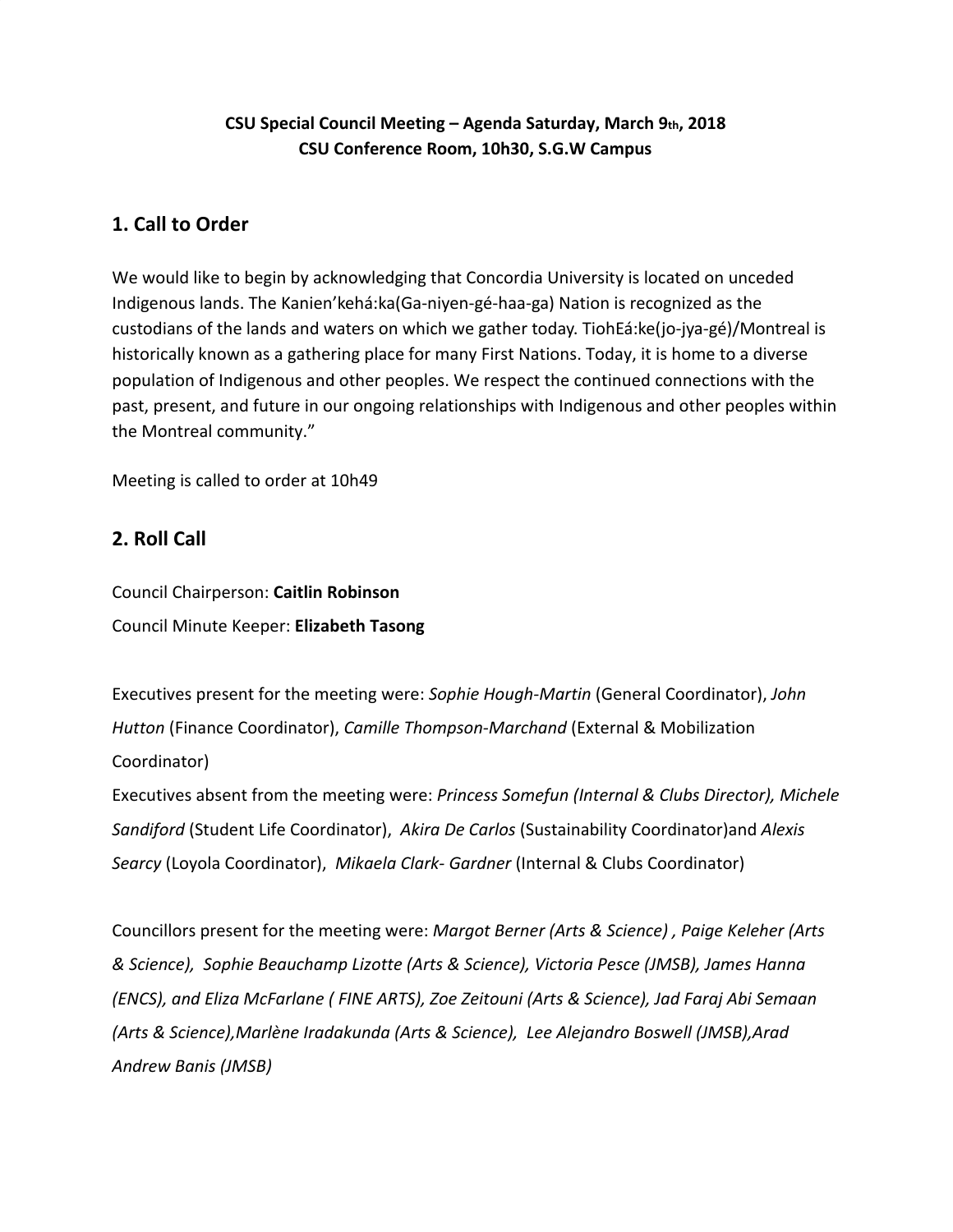Councillors absent for the meeting were: *Hilal Ghanem (Arts & Science), Rory Blaisdell (JMSB), Jarrad Haas ( FINE ARTS), Christopher Kalafatidis (Arts & Science), Rowan Gaudet(Arts & Science) Samantha Candido (Arts & Science) , Jane Lefebvre Prevost (Arts & Science), Samuel Miriello (JMSB), Eduardo Malorni (ENCS),Patrick Lavoie (ENCS), Patrick Quinn (Arts & Science), Danielle Vandolder-Beaudin (JMSB), Sami Hanbali (Arts & Science), David Ferraria (ENCS),*

#### **3. General Elections 2019**

#### **Camille Thompson-Marchand:**

**Be it resolved that**, notwithstanding standing regulation 299, nominations period starts on March 11th and end March 22nd at 9pm.

**Be it further resolved that,** notwithstanding standing regulation 314, campaign period start March 25th and end April 1st at 9pm.

**Be it further resolved that,** notwithstanding standing regulation 244, polling period start April 2nd and end at 9pm on April 4th.

Seconded by **Lee Alejandro Boswell**

*Motion passes unanimously*

## **4. International Student Referendum Question 5. Mental Health Referendum Question**

#### **John Hutton:**

**WHEREAS** International students at Concordia pay \$1176 per year for the mandatory health insurance plan provided through Blue Cross, making it the single most expensive international student health plan in all of Canada; and

**WHEREAS** international students have consistently raised concerns with their health insurance plan's high cost, as well as clarity of their health coverage, limitations on coverage and refusals, unreimbursed medical fees, transparency of costs for medical services, barriers to accessing public clinics, and choice in health insurance plans; and

**WHEREAS** Concordia University negotiates multi-year contracts for international student health insurance plans without consulting students, only relying on past claims data; and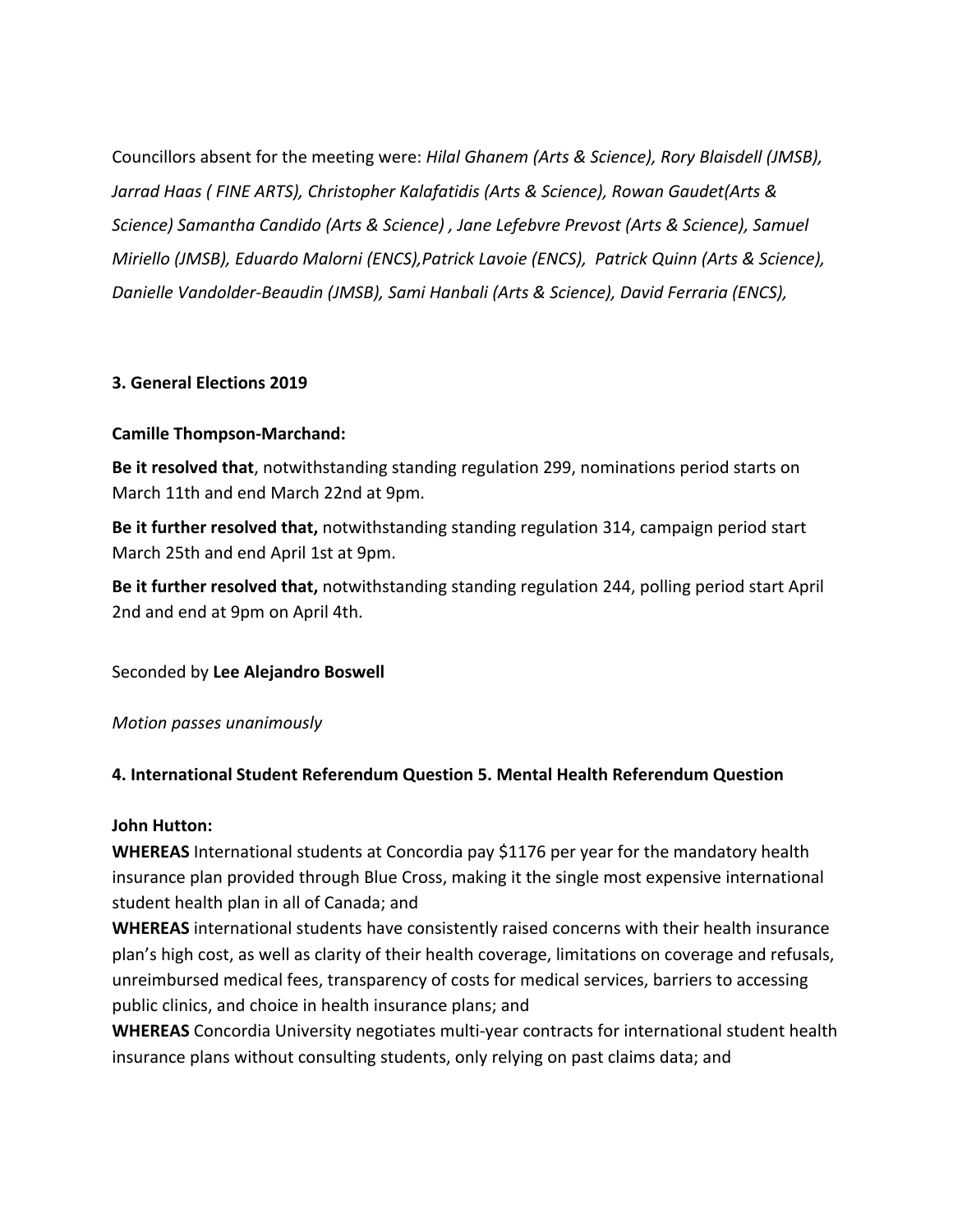**WHEREAS** the Concordia Student Union has demonstrated success in negotiating contracts for its health and dental plan by securing low costs for students compared to other similar plans in Quebec (for example, CSU members pay \$175 versus \$332.81 at UdeM for a very similar level of coverage); and

**WHEREAS** in British Columbia, Alberta, Saskatchewan, Newfoundland & Labrador, and New Brunswick international students receive full coverage under provincial medicare; and **WHEREAS** Manitoba and Ontario offer international student health insurance plans that cover the equivalent of provincial medicare at a cost of \$606-\$624; and

**WHEREAS** Quebec provincial law requires that international students have health insurance, but there is no specification that it may only be provided by the university; and

**WHEREAS** International students under most circumstances do not have the option to opt-out of the Concordia health plan, even if they would otherwise be able to enrol in a different health insurance plan; and

**WHEREAS** the CSU and Graduate Student Association have been attempting to request information about the plan and to negotiate with Concordia administration about the health plan since October, but have been consistently stalled and delayed; and

**WHEREAS** the executives of the CSU and GSA have drafted and endorsed a detailed plan to assume management of the international student health plan, initiate an RFP, and negotiate a better & cheaper health insurance plan; and

**WHEREAS** a student-run health insurance plan would add the benefits of democratic selfmanagement, transparency and accountability, and would be negotiated by parties with stronger motivation to minimize costs and maximize quality of the plan;

**BE IT THEREFORE RESOLVED THAT** the following question be put to referendum in the CSU's 2019 General Elections to add to the CSU Positions Book: Do you support the CSU adopting the following positions:

## *Student Health Care*

- *1. That the CSU endorses the provision of full RAMQ coverage to all international students upon arrival in Quebec, and will advocate it to the Government of Quebec.*
- *2. That until the Government of Quebec extends full public health coverage to international students, international student health insurance shall be delivered on the principles of democratic student control, transparency and accountability, consultation with international students affordability, quality and choice of provider, and not-for-profit delivery.*
- *3. That the Concordia Student Union and Graduate Student Association shall work together to provide an international student health insurance plan for Concordia students, rather than the Concordia administration.*

## *Seconded by Margot Berner*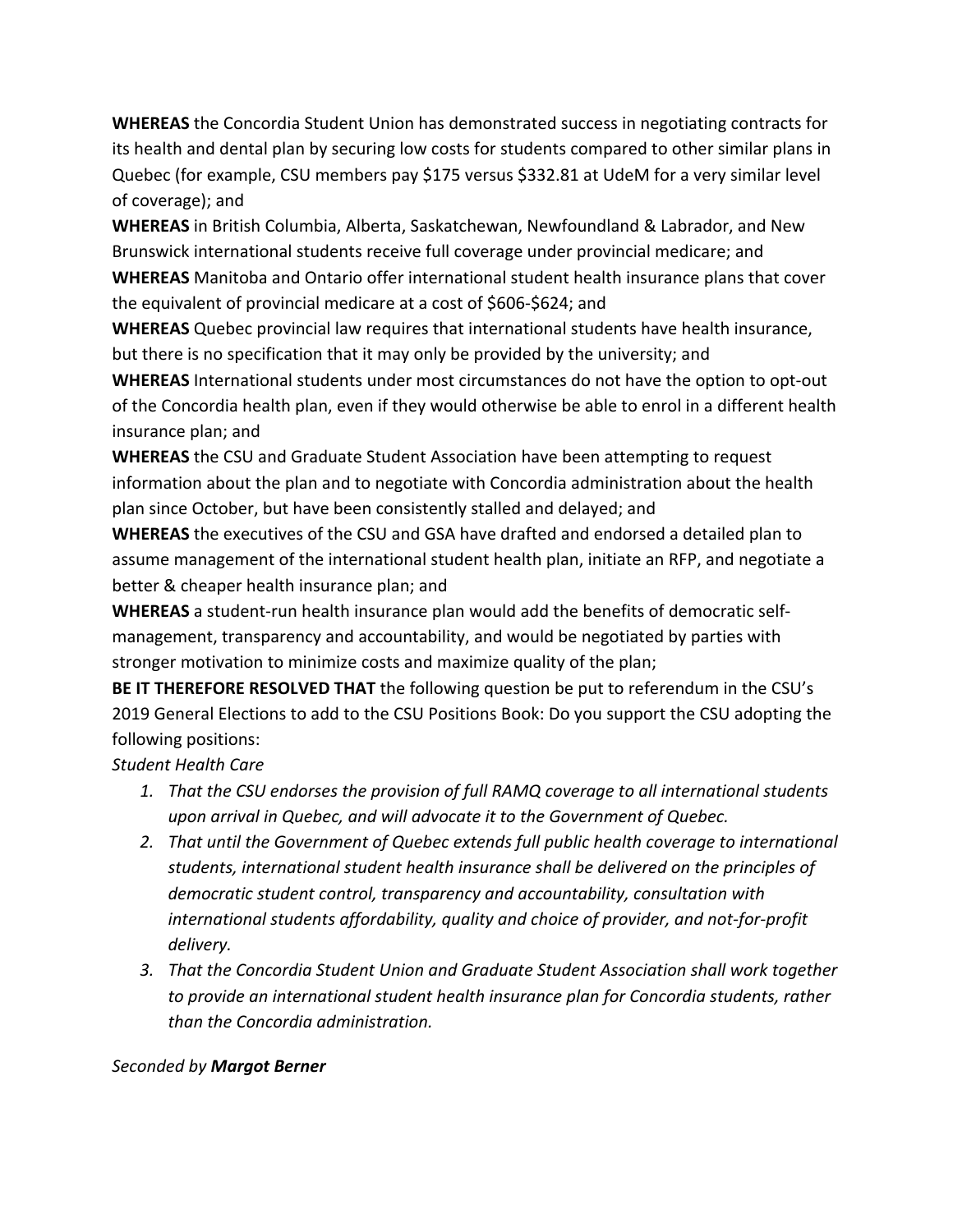**John Hutton**: Concordia has the most expensive international student health care plan, and it is does not have the best quality.

**Lee Alejandro Boswell:** Would this be passed for the next school year

**John Hutton:** This is essentially a positions book

**Arad Andrew Banis:** I think the wording may make it hard for some students to fully understand the motion

**James Hanna:** The CSU is not a lobbying organization meant to lobby for certain legislation. I want something more actionable than this position. The CSU should provide their own plan to improve experience for international students.

**Margot Berner:** This does not mandate something specific, it allows the CSU to try to achieve these goals in numerous ways.

**Sophie Beauchamp:** This only mandating it to go into the positions book

**Arad Andrew Banis**: I would like to see a fourth position that says international students should be able to opt-out of the University health care plan since that is their democratic right.

**John Hutton:** It is somewhat contradictory to say we want the union to provide a plan but also opt-out for a better plan.

**Margot Berner:** I think it's a bad idea to tell the University we'd be willing to let students opt-out if we are not able to provide our own plan.

**John Hutton:** I support that if there is an insurance plan students should be able to opt-out, however, I am not sure how to currently go about an effect opt-out system, so I am not quite comfortable to make that a central point at the moment. However, I do support it in principle.

**James Hanna:** I think the opt-out inclusion would work well in the positions book.

**Marlene Iradakunda:** I think voting for the motion as-is is the best idea, and later amendments could always be added.

**Arad Andrew Banis:** Moves for the motion to be amended to That the CSU endorses the provision of full provincial coverage to all international students upon arrival in Quebec, and will advocate it to the Government of Quebec.

That until the Government of Quebec extends full public health coverage to international **Distudents, international student health insurance shall be delivered on the principles of**